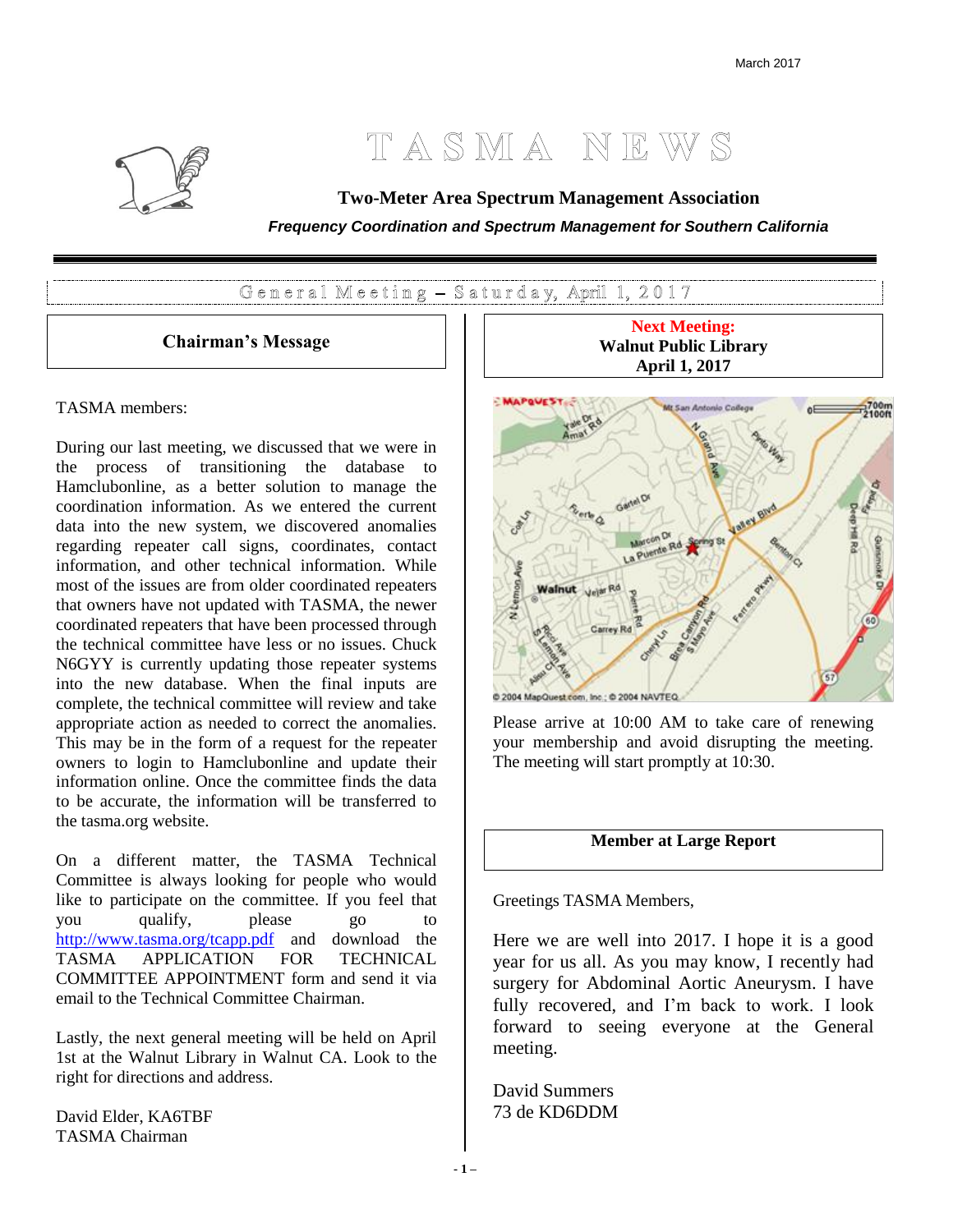#### **General Meeting Minutes**

#### **Saturday, December 3, 2016**

Walnut Public Library 21155 La Puente Road Walnut, CA 91789

#### NOT APPROVED

1. Registration: KB6CMO W6TNA W6DVE N6JO K6THQ N6JLG AC6DX KD6DDM N6GYY KA6TBF KR6AFT KC6BEU KC6BBE AJ6B

2. Call To Order With quorum present, meeting was called to order at 10:32am.

3. Introductions All in attendance introduced themselves and the group(s) they represent, if any.

4. Approval of Previous Minutes Joe motioned to approve minutes from August 6, 2016 general meeting with a minor correction, passed unanimously.

5. Treasurer's Report Tina W6TNA's report was in the newsletter, current bank balance at end of October is \$8799.18.

6. Technical Committee Report Chuck N6GYY gave report of technical committee activity. Please see the report published in the November 2016 newsletter.

7. TASMA Database Report Sean AJ6B gave report on current state of the TASMA database.

8. Board Member at Large Report Dave KD6DDM gave his report about the continuing efforts on TASMA presentations.

9. Vice Chairman Report Delia KR6AFT gave a report about the continuing efforts in forwarding HAM radio in the community as an emergency service.

• • 10.Chairman Report

Dave KA6TBF gave report on current state of TASMA.

11.Old Business a. Bylaw change passed through the election process.

12. Elections a. No new nominations made for the officer positions. b. Final results: Chairman: Dave KA6TBF Vice-Chairman: Delia KR6AFT Secretary: Sean AJ6B Treasurer: Sean AJ6B Member at Large: Dave KD6DDM

13.New Business a. No new business

14.Open Forum a. Nothing from the floor.

15.Next General Meeting is April 1, 2017. Location will be announced prior to meeting.

16.Adjournment. Motion to adjourn by Joe N6JO passed unanimously by 11:44am.

Meeting minutes created by Sean Reigle, AJ6B, Secretary on 12/3/2016

Posted 3/25/2016 SR

#### **Agenda** TASMA General Meeting April 1, 2017

- 1. Registration (10:00am)
- 2. Call to Order (10:30am)
- 3. Introductions
- 4. Approval of Previous Minutes
- 5. Treasurer Report
- 6. Technical Committee Report
- 7. TASMA Database Report
- 8. Board Member at Large Report
- 9. Vice Chairman Report
- 10. Chairman Report
- 11. Old Business
- 12. New Business
- 13. Open Forum
- 14. Next Meeting Announcement
- 15. Adjournment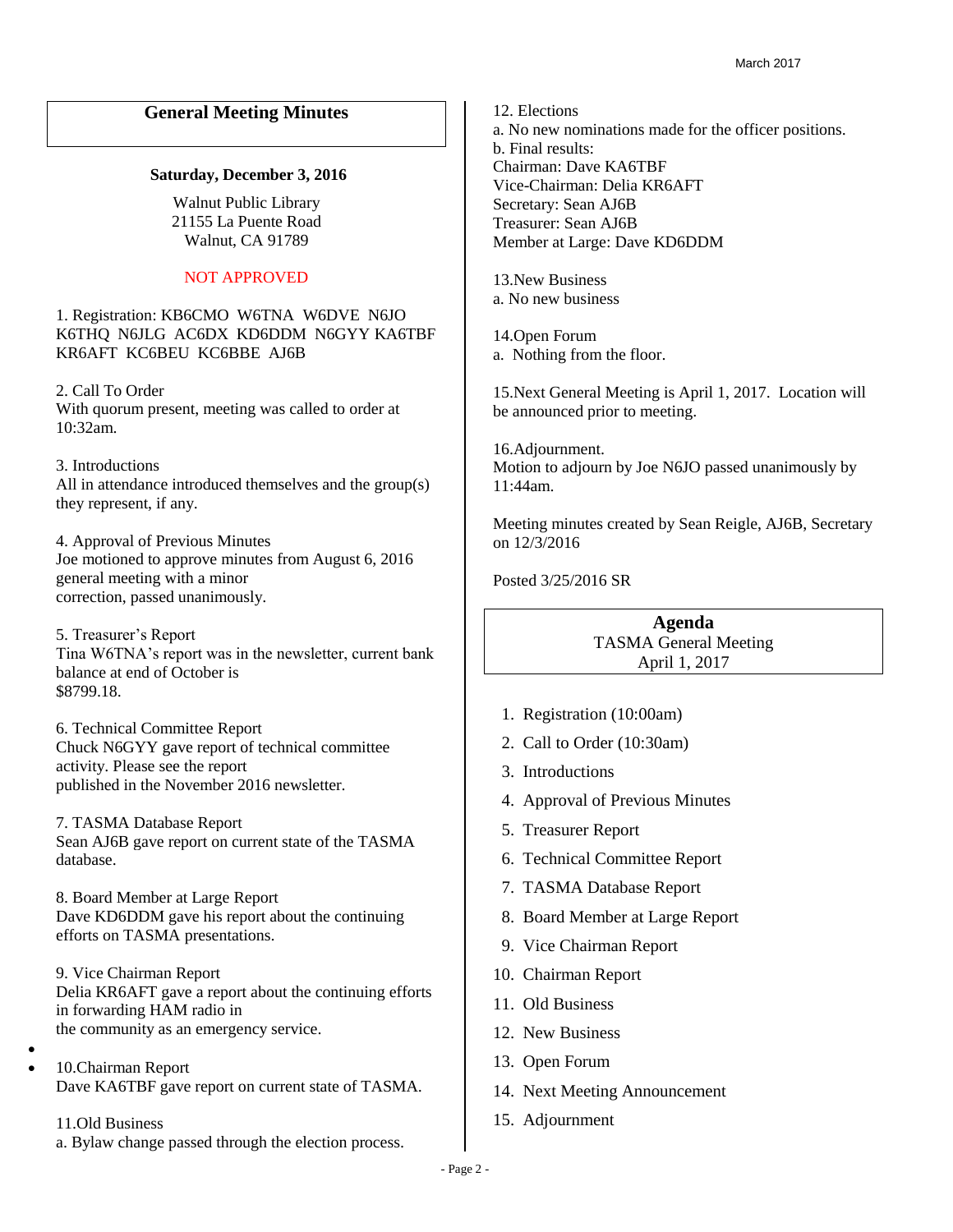#### **ARRL**

HAMCON 2017 will again use the Torrance Marriott Redondo Beach Hotel's entire 10,300 sq. ft. Grand Ballroom for a 63-booth Exhibitor Room. Attending give you the opportunity to see, touch, and discuss the latest ham equipment with sellers representing a wide range of amateur radio interests. As some manufacturers do not sell through stores HAMCON 2017 represents a fabulous opportunity to see such firms' equipment line up-close

#### **Battleship Iowa Special Event**

A special visit to the Battleship Iowa at Los Angeles Harbor with buffet dinner in the Iowa's officers' wardroom has been arranged for early-arriving HAMCON 2017 attendees on Friday afternoon, Sept. 15, 2017. Space is limited.

One of just four battleships in its class, the USS Iowa served during World War II, the Korean War, and 1991 Persian Gulf operations.

For more information visit the HAMCON website. [http://hamconinc.org](http://hamconinc.org/)

| <b>Treasurer's Report</b>              |                          |
|----------------------------------------|--------------------------|
|                                        |                          |
| <b>Starting Balance August 2016</b>    | \$7,964.51               |
| Deposits                               | \$195.00                 |
| <b>Expenses</b>                        | \$<br>0                  |
| Ending Balance August 2016             | \$8,159.51               |
| <b>Starting Balance September 2016</b> | \$8,159.51               |
| Deposits                               | \$359.00                 |
| <b>Expenses</b>                        | \$<br>0                  |
| Ending Balance September 2016          | \$8,518.51               |
| <b>Starting Balance October 2016</b>   | \$8,518.51               |
| Deposits                               | \$280.67                 |
| <b>Expenses</b>                        | $\mathbb{S}$<br>$\theta$ |
| Ending Balance October 2016            | \$8,799.18               |
| <b>Starting Balance November 2016</b>  | \$8,799.18               |
| Deposits (Memberships)                 | \$<br>90.00              |
| <b>Expenses</b>                        | \$ (547.88)              |
| (Insurance, POBox, Web Hosting)        |                          |
| Ending Balance February 2017           | \$8,799.18               |

#### **Technical Committee Report**

The current members of the committee are:

Chuck Messel N6GYY Sean Reigle **AJ6B** Keith Kasin AI6BX Greg Madden WO9P

The Technical Committee will present their report at the next General Meeting, on Saturday, April 1, 2017.

#### **Vice Chairman's Report**

Amateur Radio is often referred to as the "First Social Media" of the 20th century. Today, amateur radio continues to thrive, with our main event during the month of June. Field Day is just around the corner. I'm asking our membership to snap a photo or two at their Field Day location this year. Submit your photo to me, and I'll insert a few in the next TASMA newsletter.

\_\_\_\_\_\_\_\_\_\_\_\_\_\_\_\_\_\_\_\_\_\_\_\_\_\_\_\_\_\_\_\_\_\_\_\_\_\_\_\_

Delia Kraft, KR6AFT

#### **BOARD OF DIRECTORS**

| David Elder          | KA6TBF | Chairman      |  |  |  |  |  |
|----------------------|--------|---------------|--|--|--|--|--|
| Delia Kraft          | KR6AFT | Vice-Chairman |  |  |  |  |  |
| Sean Reigle          | AJ6B   | Secretary     |  |  |  |  |  |
| Tina Bremer          | W6TNA  | Treasurer     |  |  |  |  |  |
| David Summers KD6DDM |        |               |  |  |  |  |  |

Board Member at Large

#### **TECHNICAL COMMITTEE MEMBERS**

| <b>Member</b>      | Call  | <b>Committee Position</b> |  |  |  |  |
|--------------------|-------|---------------------------|--|--|--|--|
| Chuck Messel N6GYY |       | Chairman                  |  |  |  |  |
| Sean Reigle        | AJ6B  | Secretary                 |  |  |  |  |
| Keith Kasin        | AI6BX | Member                    |  |  |  |  |
| Greg Madden WQ9P   |       | Member                    |  |  |  |  |